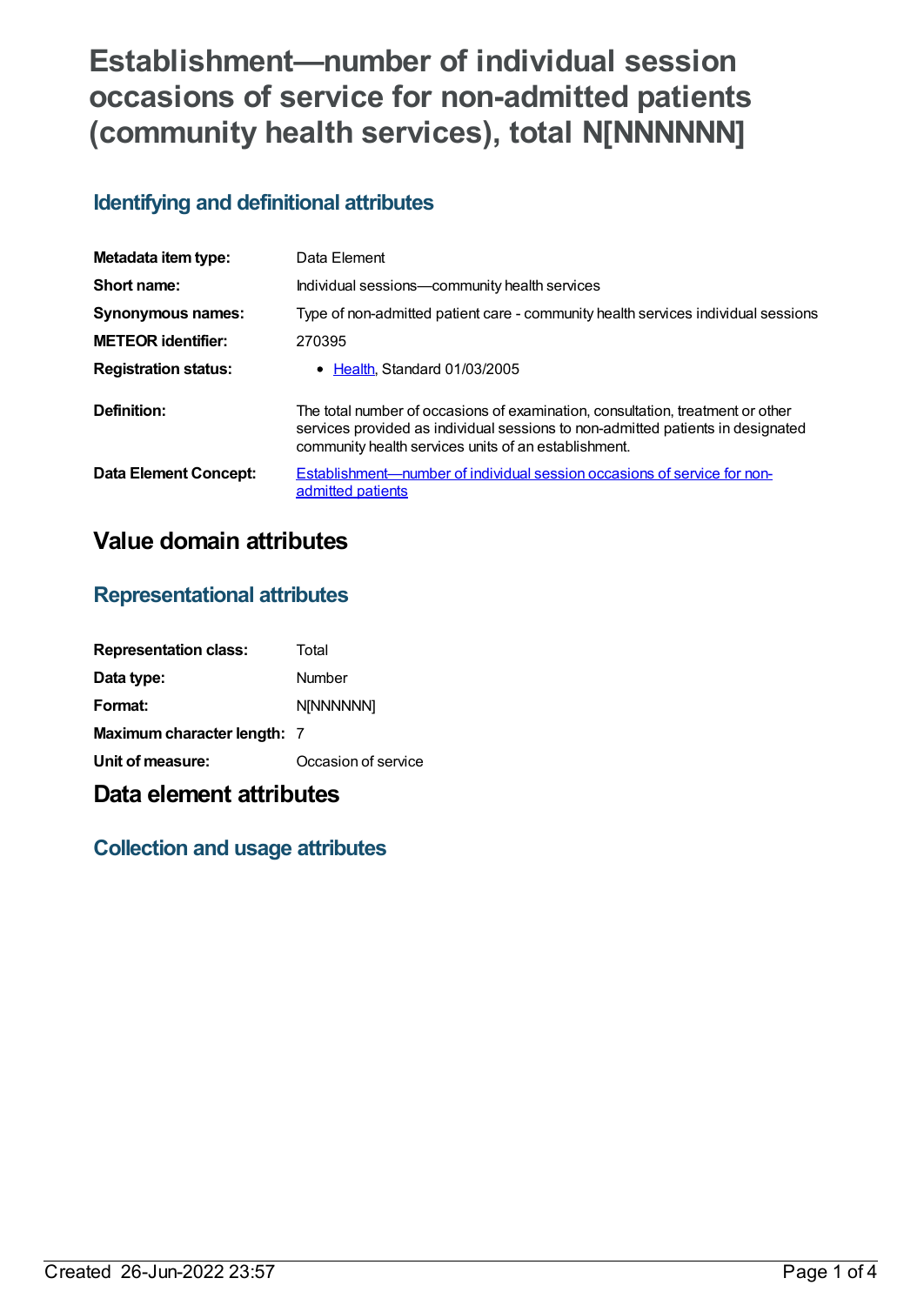| <b>Guide for use:</b>      | For occasions of service to non-admitted patients provided by designated<br>community health units within the establishment.                                                                                                                                                                                                                                                                                                                                                                                                                                                                                                                                                                                                |
|----------------------------|-----------------------------------------------------------------------------------------------------------------------------------------------------------------------------------------------------------------------------------------------------------------------------------------------------------------------------------------------------------------------------------------------------------------------------------------------------------------------------------------------------------------------------------------------------------------------------------------------------------------------------------------------------------------------------------------------------------------------------|
|                            | Community health units include:                                                                                                                                                                                                                                                                                                                                                                                                                                                                                                                                                                                                                                                                                             |
|                            | • baby clinics<br>• immunisation units<br>• aged care assessment teams<br>$\bullet$ other                                                                                                                                                                                                                                                                                                                                                                                                                                                                                                                                                                                                                                   |
|                            | This metadata item identifies types of services provided to non-admitted patients in<br>different institutional ways in different systems. It is not a summary casemix<br>classification.                                                                                                                                                                                                                                                                                                                                                                                                                                                                                                                                   |
|                            | A patient who first contacts the hospital and receives non-admitted care, for<br>example through emergency departments, and is subsequently admitted, should<br>have both components of care enumerated separately. Where possible, non-<br>admitted occasions of service that are provided to patients who are subsequently<br>admitted should be identified as a subset of the total occasions of service.                                                                                                                                                                                                                                                                                                                |
|                            | The list of Type of non-admitted patient care categories was to be developed using<br>typical functional units or cost centres within existing institutions. These would<br>include designated wards or departments and specialised clinics. Although the<br>current statistical/financial returns submitted to the various health authorities by their<br>hospitals do not provide a minimum subset, an effort has been made to define the<br>categories in respect to those areas commonly collected. Many functional units<br>provide services to both admitted patients and non-admitted patients, for example<br>pathology. Only occasions of service for non-admitted patients should be included<br>in this section. |
| <b>Collection methods:</b> | The definition does not distinguish case complexity for non-admitted patients.                                                                                                                                                                                                                                                                                                                                                                                                                                                                                                                                                                                                                                              |
|                            | For example, an occasion of service could vary in complexity from a simple urine<br>glucose test to a complete biochemical analysis of all body fluids. Ideally, average<br>case complexity values would be available for the various categories of non-<br>admitted patients in the same way that average diagnosis related group weighted<br>separations are becoming available for acute admitted patients. However, such<br>measures would require the development of patient record databases for non-<br>admitted patients. This does not imply an inadequacy in definition.                                                                                                                                          |
|                            | For admitted patients the concept of a <b>separation</b> is widely accepted. Separations<br>can vary between admission for overnight observation to open heart surgery. The<br>issue of case complexity for both admitted and non-admitted patients is a separate<br>issue and beyond the scope of the proposed summary establishment-level activity<br>data.                                                                                                                                                                                                                                                                                                                                                               |
| <b>Comments:</b>           | Outreach/community care is care delivered by hospital employees to the patient in<br>the home, place of work or other non-hospital site. The distinction between non-<br>admitted patient care and outreach care is that for non-admitted patient care the<br>patients travel to the health care providers while for outreach care the health care<br>providers travel to the patients.                                                                                                                                                                                                                                                                                                                                     |
|                            | This distinction creates difficulties for community health centres. These centres are<br>to be included in the national minimum data set where they are funded as sections<br>within establishments that fall within the scope of the National Health Data<br>Dictionary. For example, baby clinics, immunisation groups or aged care<br>assessment teams, which are funded through acute hospitals, may provide care to<br>some clients within the hospital grounds or externally. It is intended that all<br>community health activity be measured under community health regardless of<br>where the services are provided.                                                                                               |

## **Source and reference attributes**

**Submitting organisation:** National minimum data set working parties

# **Relational attributes**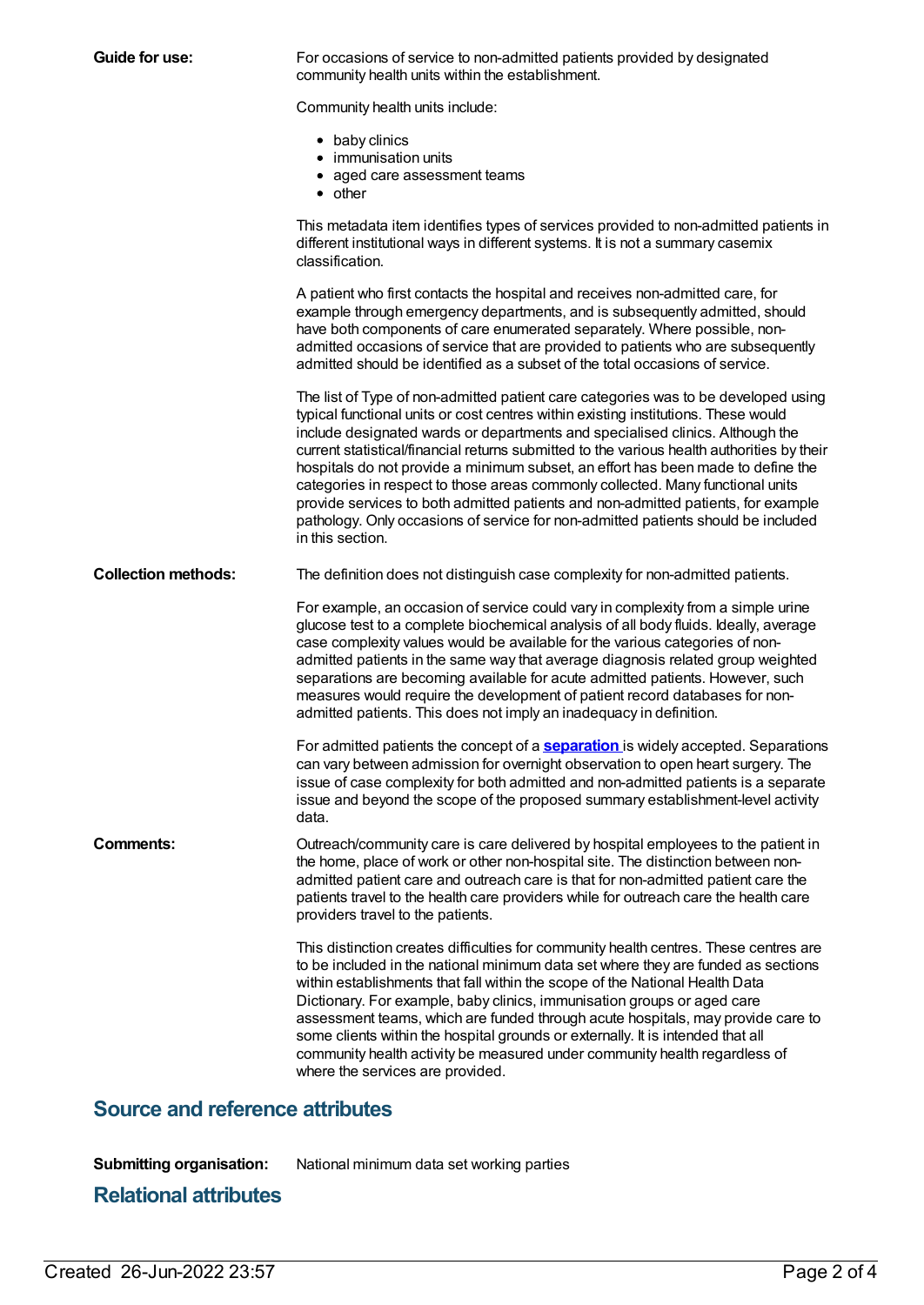**Related metadata references:**

Supersedes Tippe of non-admitted patient care, version 1, Derived DE, NHDD, NHIMG, Superseded [01/03/2005.pdf](https://meteor.aihw.gov.au/content/273195) (26.0 KB) *No registration status*

Supersedes **EOccasions of service, version 1, Derived DE, NHDD, NHIMG,** Superseded [01/03/2005.pdf](https://meteor.aihw.gov.au/content/273190) (14.7 KB) *No registration status*

**Implementation in Data Set**

**Specifications:** Public hospital [establishments](https://meteor.aihw.gov.au/content/273047) NMDS[Health](https://meteor.aihw.gov.au/RegistrationAuthority/12), Superseded 21/03/2006

*Implementation start date:* 01/07/2005 *Implementation end date:* 30/06/2006

Public hospital [establishments](https://meteor.aihw.gov.au/content/334285) NMDS[Health](https://meteor.aihw.gov.au/RegistrationAuthority/12), Superseded 23/10/2006

*Implementation start date:* 01/07/2006

*Implementation end date:* 30/06/2007

Public hospital [establishments](https://meteor.aihw.gov.au/content/345139) NMDS 2007-08[Health](https://meteor.aihw.gov.au/RegistrationAuthority/12), Superseded 05/02/2008

*Implementation start date:* 01/07/2007

*Implementation end date:* 30/06/2008

Public hospital [establishments](https://meteor.aihw.gov.au/content/362302) NMDS 2008-09[Health](https://meteor.aihw.gov.au/RegistrationAuthority/12), Superseded 03/12/2008

*Implementation start date:* 01/07/2008

*Implementation end date:* 30/06/2009

Public hospital [establishments](https://meteor.aihw.gov.au/content/374924) NMDS 2009-10[Health](https://meteor.aihw.gov.au/RegistrationAuthority/12), Superseded 05/01/2010

*Implementation start date:* 01/07/2009

Public hospital [establishments](https://meteor.aihw.gov.au/content/386794) NMDS 2010-11[Health](https://meteor.aihw.gov.au/RegistrationAuthority/12), Superseded 18/01/2011

*Implementation start date:* 01/07/2010

*Implementation end date:* 30/06/2011

Public hospital [establishments](https://meteor.aihw.gov.au/content/426900) NMDS [2011-12Commonwealth](https://meteor.aihw.gov.au/RegistrationAuthority/10) Department of Health, Recorded 16/07/2015 [Health](https://meteor.aihw.gov.au/RegistrationAuthority/12), Superseded 07/12/2011

*Implementation start date:* 01/07/2011

*Implementation end date:* 30/06/2012